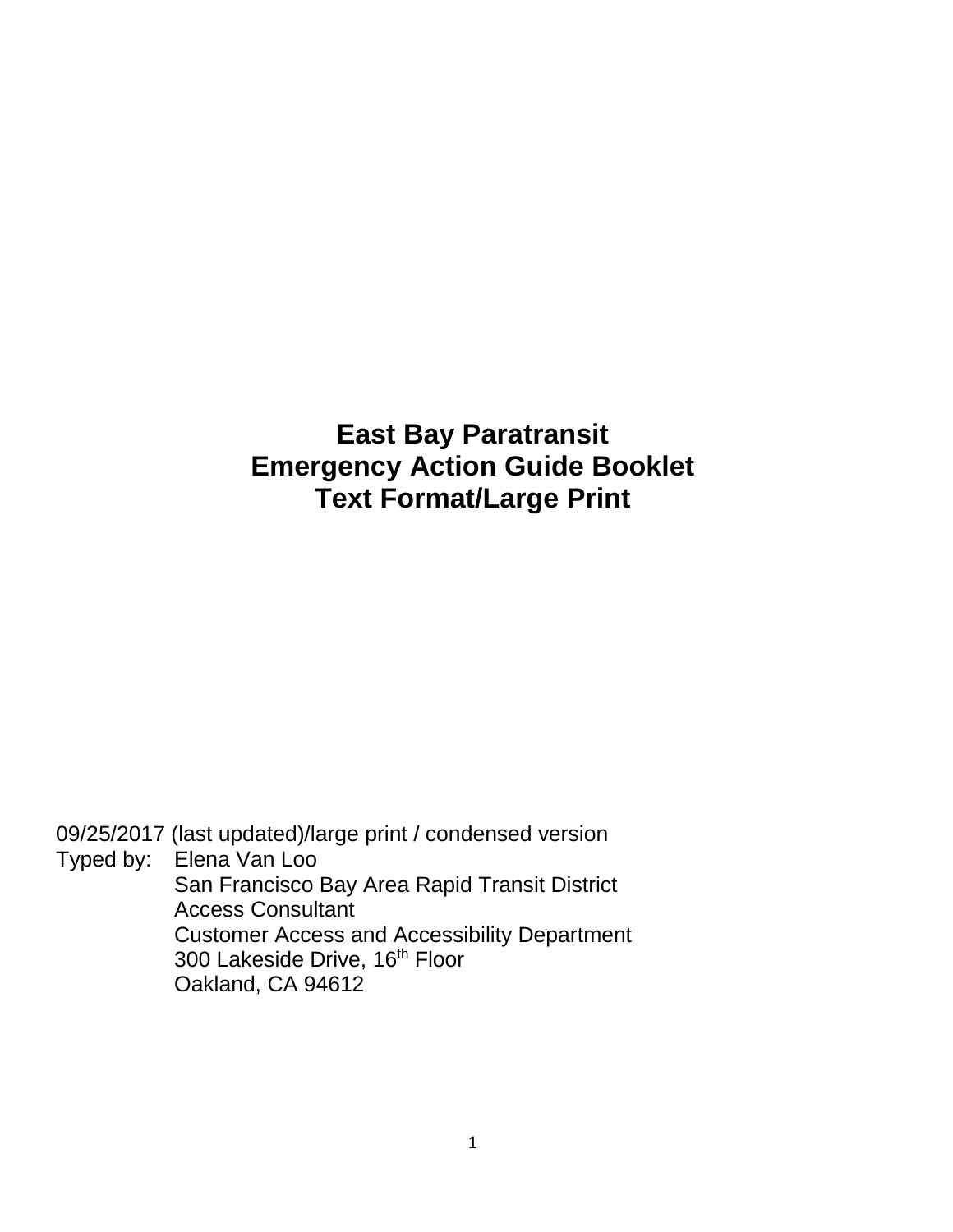East Bay Paratransit Emergency Action Guide booklet is a user friendly guide with illustrations with instructions in text and in large print format for members, riders, families and caregivers.

## **START HERE!**

Emergency action guide is designed to help you before and during an emergency. Such as a major fire, an earthquake and/or regional disaster.

For life threatening emergencies, call 911.

To get regularly updated information during an emergency call, (510) 899-7653 or go to our webpage, [www.eastbayparatransit.org.](http://www.eastbayparatransit.org/)

In an emergency, East Bay Paratransit's regular phone line will be very busy. Please be patient. East Bay Paratransit's main number, (510) 287-5000.

# **YOUR INFORMATION**

This is a page of the guide has a number of boxes to be filled with your emergency information. Please fill out the information below and keep it in an easy to locate place at home or in your office:

First name, Last, Middle, Daytime phone, Cell phone, Evening phone, Email address, Home address, Apt #, City, State, and Zip.

Language (s) the rider speak (s): English, Spanish, Chinese, Vietnamese, Tagalog, or other.

Main Contact Person and Out of area contact person for the rider: Relationship, Phone, Cell phone, Address, City, Sate, Zip, Email address and list other people to contact in an emergency.

Special Needs: Can you, rider be left unattended? Do you, rider travel with a Personal Care Attendant (PCA)? Use a wheelchair or scooter or other devices (power chair, crutches, Segway, etc.)? Service animal? Pet care?

Medications and Medical Treatments: Do you, rider have any time sensitive medical treatments, medications, or allergies?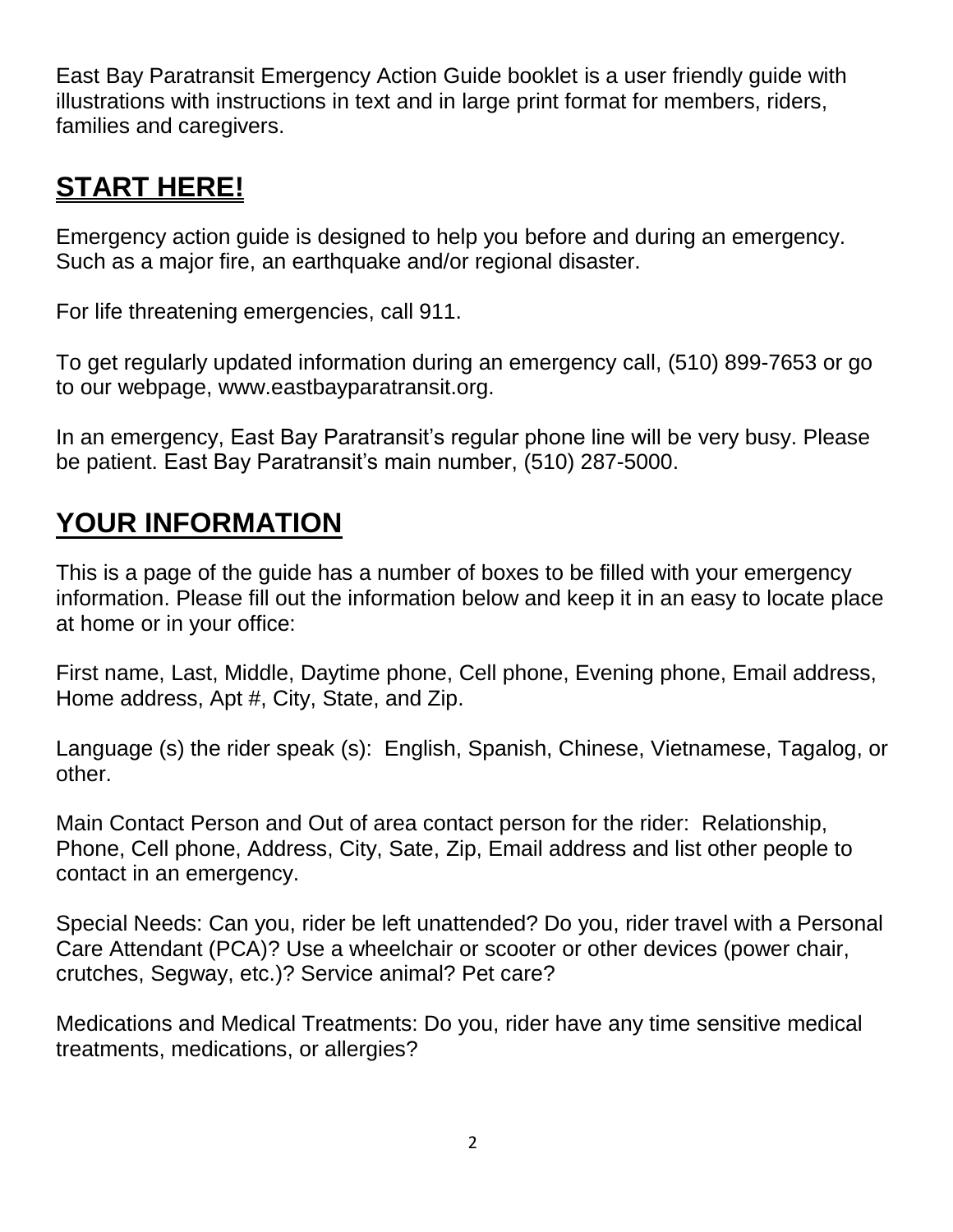Medication and Medical Treatments: Include a copy of your medical card and current printout of the additional medications and medical needs with this book to use during a disaster or other emergency.

Along with this page there is an attached wallet size, "Emergency Contact Information," to be completed by the rider with the same fill out information as in the booklet. This wallet size is folded into three sections to put in your wallet.

### WHAT TO EXPECT

This page is a series of what to expect during in an emergency. In each panel there is a rider asking a question. An East Bay Paratransit driver answers what she will do in an emergency.

The first question is, "What if I'm on board?" The answer is the driver will first check on the condition of the passengers. Next, the driver will check the vehicle and road conditions to make sure it is safe to continue driving. Than the she says, "You are my priority!"

The second question is, "Will my driver take me home?" The answer is during a major emergency, the driver will attempt to take you home or to your alternate drop off destination, or you may be taken to a pre-designated safe location. Please be prepared to wait. See, "Your Plan," for comfort suggestions.

The third question is, "How will my driver know what to do?" The answer is that the drivers has had extensive emergency training along with printed instructions in the van.

The right side of the booklet continues what to expect in an emergency. In each panel, there is a rider asking three additional questions. Call center operator answers the three different questions.

First question is, "What if I've been dropped off at my destination and I need a return trip?" The answer is to first check the East Bay Paratransit's emergency recorded number,

(510) 899-7653 and/or the website, [www.eastbayparatransit.org.](http://www.eastbayparatransit.org/) East Bay Paratransit will send a vehicle as soon as they can.

Second question is, "What if I'm at home waiting for a ride?" The answer is all trips will be cancelled until the emergency is over and service has been restored.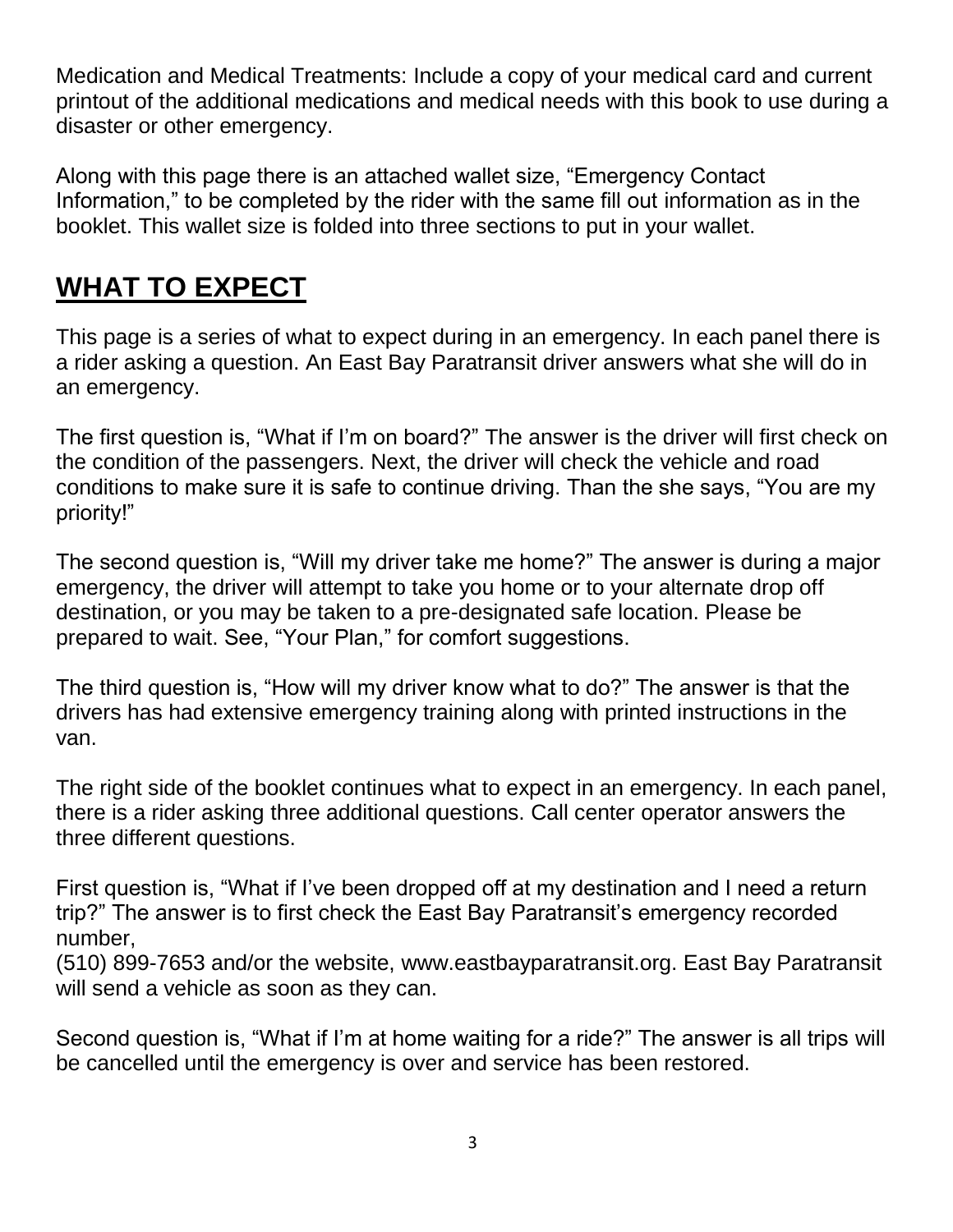The third question is, "What if I have a standing order?" The call center operator comments that your standing order trip will be cancelled during an emergency, but if your standing order is medically necessary (i.e. chemotherapy or dialysis), call to reschedule, but make sure that your facility is open and available for your appointment.

## **YOUR PLAN**

This page shows: "Build a **basic kit**," "Be informed," "Make a plan," and "Build a **kit for people with disabilities**."

There are 15 items to build a **basic kit**:

- 1. **WATER**-At least one gallon per person, per day for a minimum of three (3) days for drinking and sanitation.
- 2. **FOOD**-A minimum of three (3) days of supplies of non-perishable food for each person
- 3. **BATTERY-POWERED** radio & extra batteries
- 4. **FLASHLIGHT** and extra batteries (stored separately)
- 5. **COPY of ID** and important papers
- 6. **MOIST TOWELETTES, GARGAGE BAGS**, and **PLASTIC TIES** for personal sanitation
- 7. **PERSONAL HYGEIENE SUPPLIES**: soap, toothbrush, shampoo, feminine supplies
- **8. FIRST AID KIT**
- 9. **PRESCRIPTION MEDICINES** (spaces provided to fill in specific prescription medicines)
- 10.**WHISTLE** to signal for help
- 11.**DUST MASK** to filter contaminated air
- 12.**WRENCH** or **PLIERS** to turn off utilities
- **13.LOCAL MAPS**
- 14.**COMFORT ITEMS**--Books, paper and pen, cards
- 15.**PET AND SERVICE ANIMAL SUPPLIES**: Leash, Shelter, Dish, Carrier, Water (1 gallon per day), Food (there's a web page for aspca.org after the list)

The images shown in the middle of the booklet gives examples of items to pack up to be used in an emergency up to three days of supplies for your house:

- A pair of gloves
- Hand sanitizer (a bottle)
- Food
- Snacks
- Matches (in a box)
- Moist towelettes
- Glow sticks
- Dust mask
- Hand crank radio
- Walkie-Talkie radio
- Canned foods
- Can opener
- Water bottles
- A Flashlight
- Extra batteries
- Zipper bags for storage
- Deck of playing cards
- Book to read
- First Aid kit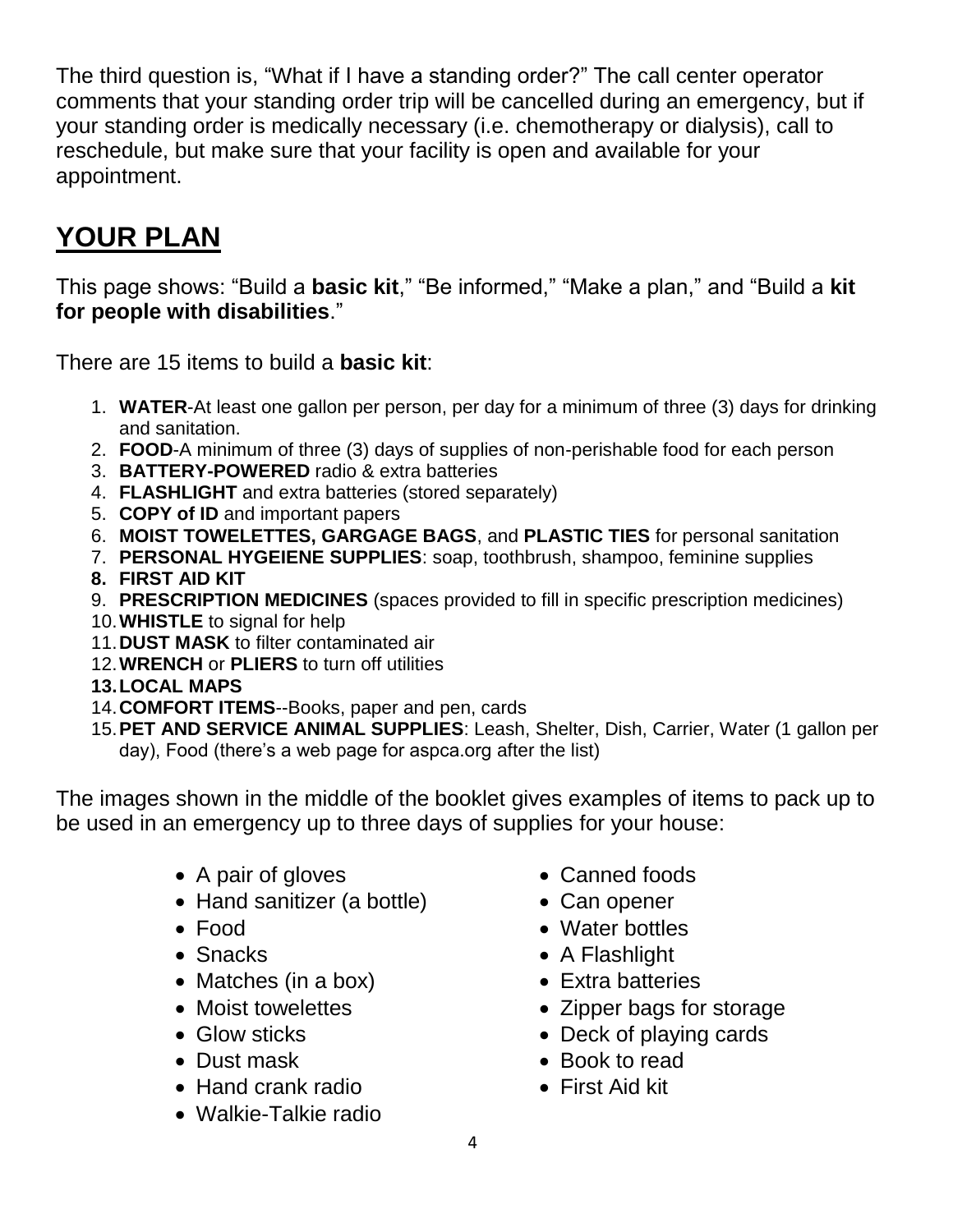- Prescription medicine bottle(s)
- Aspirin (in a bottle)
- Duct tape
- Local maps
- Checklist and pens
- Screwdriver, wrench
- Food and dish for pet (s)

A list to build a **kit for people with disabilities**. There are five things to think about when packing for an emergency:

- 1. **Inventory** what you use every day to maintain your health, safety, and independence. Identify essential items you and your family will need to survive for three (3) days, in case emergency responders can't get to you.
- 2. As you go about your usual routines, carry a pad of paper for several days and **note** anything that would be difficult to manage in an emergency.
- 3. **Brainstorm** solutions to your routine list.
- 4. **Stock** your **kit** with essential items you need to maintain your health, safety, and independence, such as:
	- Over the counter medications
	- Medical Supplies
	- Assistive Devices
	- Food (for specific dietary needs)
	- Prescription medicines
	- Diabetic supplies
	- Hearing aid batteries
	- Phone charger and back up batteries
	- Landline phone and/or TTY (hard of hearing or deaf)
	- Manual wheelchair, extra cushion, tire repair kit
- 5. **Plan** for the specific needs of children with disabilities and people who may have difficulty in unfamiliar or chaotic environments:
	- Handheld electronic devices loaded with movies & games (include spare chargers and batteries)
	- Sheets and twine or a small tent to provide privacy
	- Headphones to decrease auditory distractions
	- Snacks and toys to provide comfort
	- A grab and go bag for each adult
	- Three (3) days of at home supplies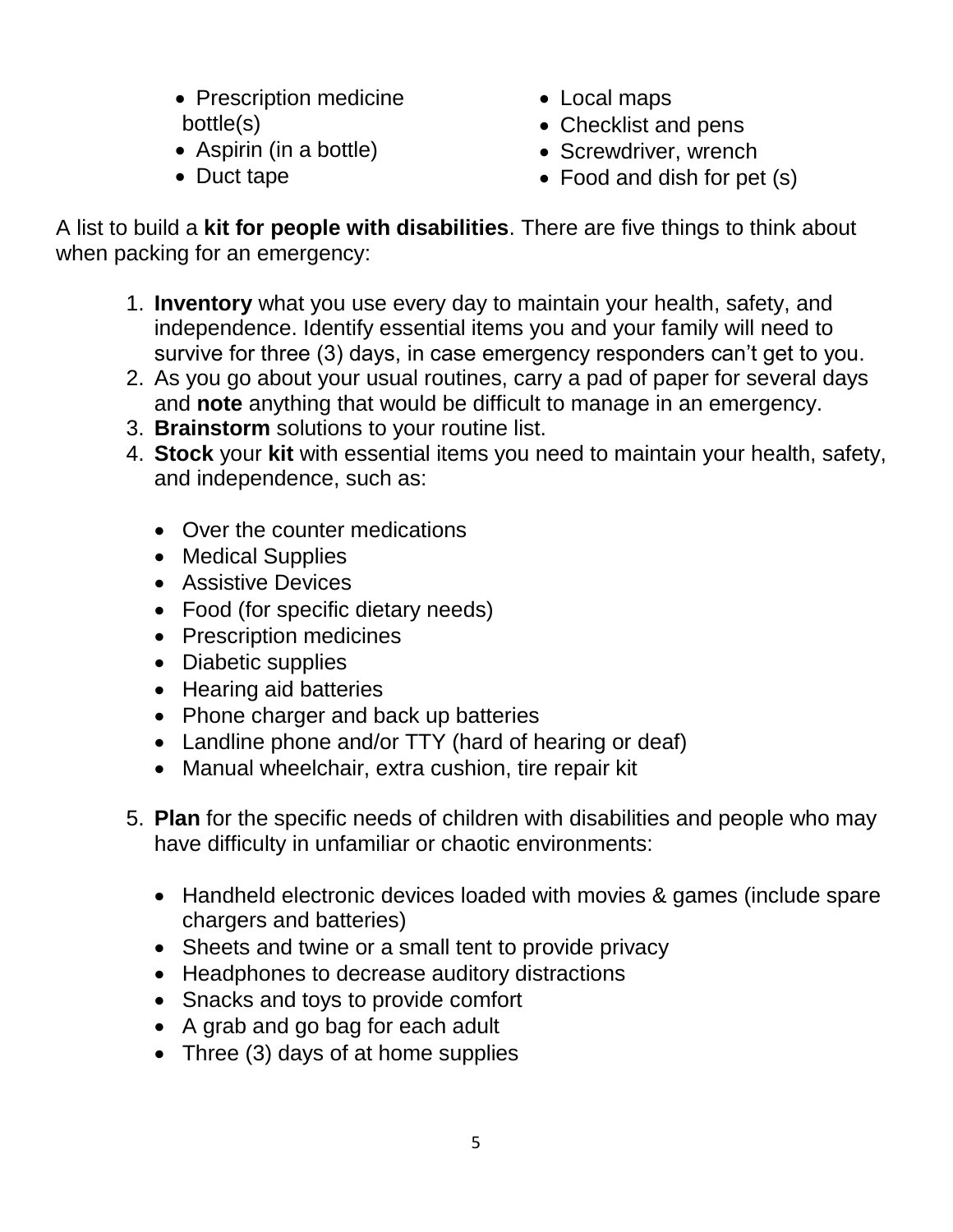# **OUR PLAN**

This page informs the riders what East Bay Paratransit has done to plan for an emergency.

The four Emergency plans are:

### **1) Education:**

At East Bay Paratransit, we continue to learn how to prepare for emergencies. We've created The Emergency Action Guide as a way to share this information with our riders, their caregivers, and families.

#### **2) Resources***:*

All Paratransit vehicles have emergency kits, water, and supplies. Back-up generators and additional supplies are set up at our Paratransit main office and at pre-designated safe locations.

At our main office, we have set up an Emergency Control Center at which will be activated during an emergency. This will be our headquarters for reaching out to our drivers, riders and emergency response agencies.

### **3) Training:**

Our drivers and staff have been trained on emergency procedures. We hold simulated emergency exercises to practice what we have learned and make improvements.

### **4) Networking:**

Our plan is designed to help us work with other Emergency Response Agencies. During an emergency, we can get the help and support we need our riders."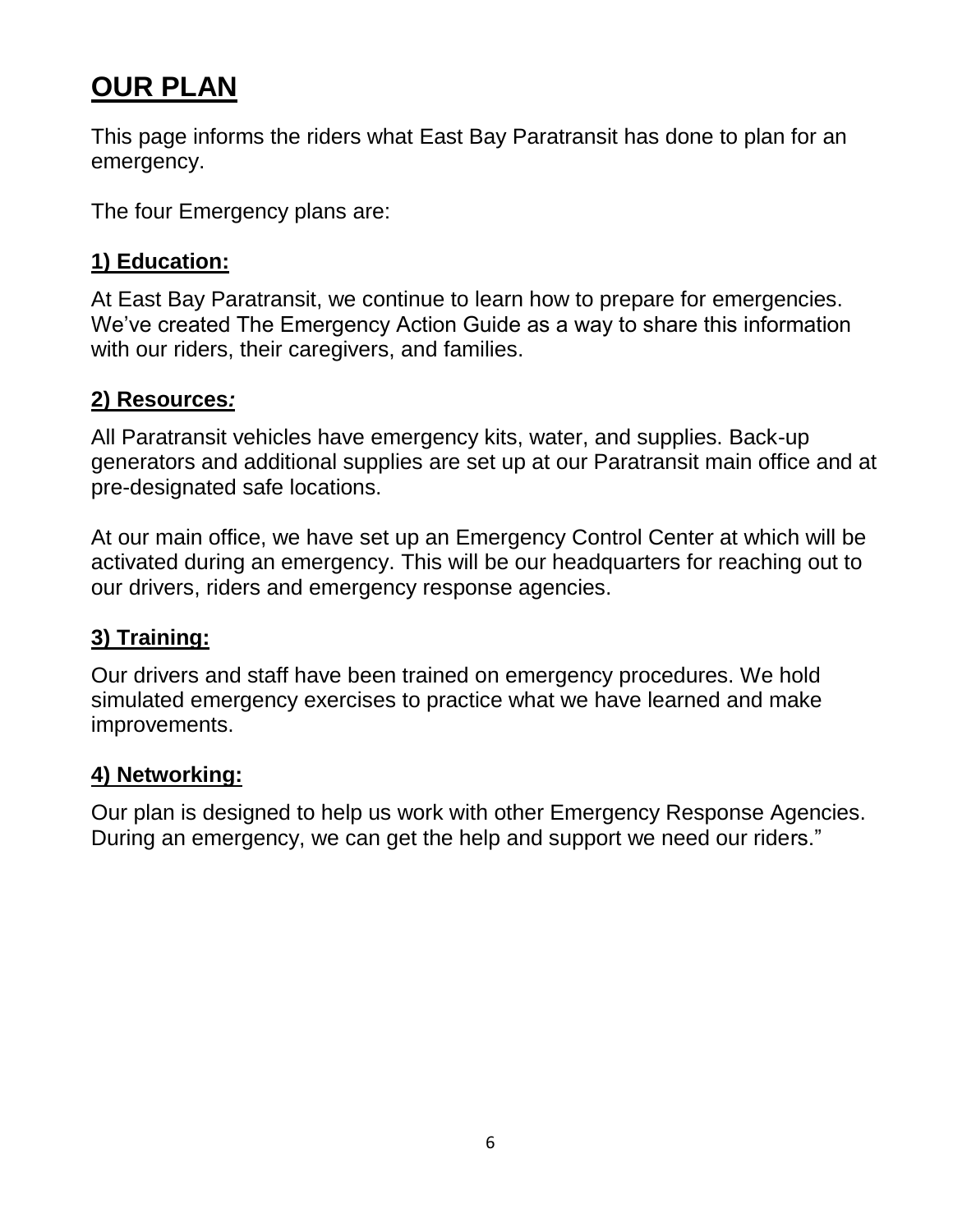To the right of the column is a large illustration spread over the remainder of this pages. At the center is an illustration of an East Bay Paratransit van surrounded by characters doing different things related to the emergency plan. Speech bubbles show what the characters are saying about the East Bay Paratransit's job to assist in an emergency. The characters are saying the following:

- "It's a disaster! What should we do?"
- "Not to worry."
- "East Bay Paratransit has a plan."
- "In an emergency, East Bay Paratransit personnel head to our emergency operations center."
- All vehicles have emergency kits, first aid, and water.
- Alternate safe locations have been pre-designated. Your driver will take you there if he/she can't take you home.
- Our safe locations will offer food, water, first aid, and a place to rest.
- We will be in contact with other emergency response agencies.
- East Bay Paratransit will get information to you and your family.
- I'll call the emergency recording number (510) 899-7653 to get information.
- All of our drivers' training is updated regularly.
- We know how to assist riders and their loved ones in an emergency.
- Our drivers have gone through emergency training.
- And this action quide, it's part of the plan.

# **BACK COVER**

Left side is a list of emergency resources ready-set-register & plan:

- Call 2.1.1--Call 211 and ask about Emergency Registration for people with disabilities"
- Alameda County Emergency-[-www.acgov.org/emergencysite/](http://www.acgov.org/emergencysite/)
- Contra Costa County--www.co.contra-costa.ca.us./158/Emergency -Services
- [www.ready.gov](http://www.ready.gov/)
- www.ready.gov/get-tech-ready
- American Red Cross-[-www.redcross.org](http://www.redcross.org/)
- www.fema.gov
- For more information go to: [www.eastbayparatransit.org](http://www.eastbayparatransit.org/)

Center of booklet are acknowledgements involved in putting this booklet together: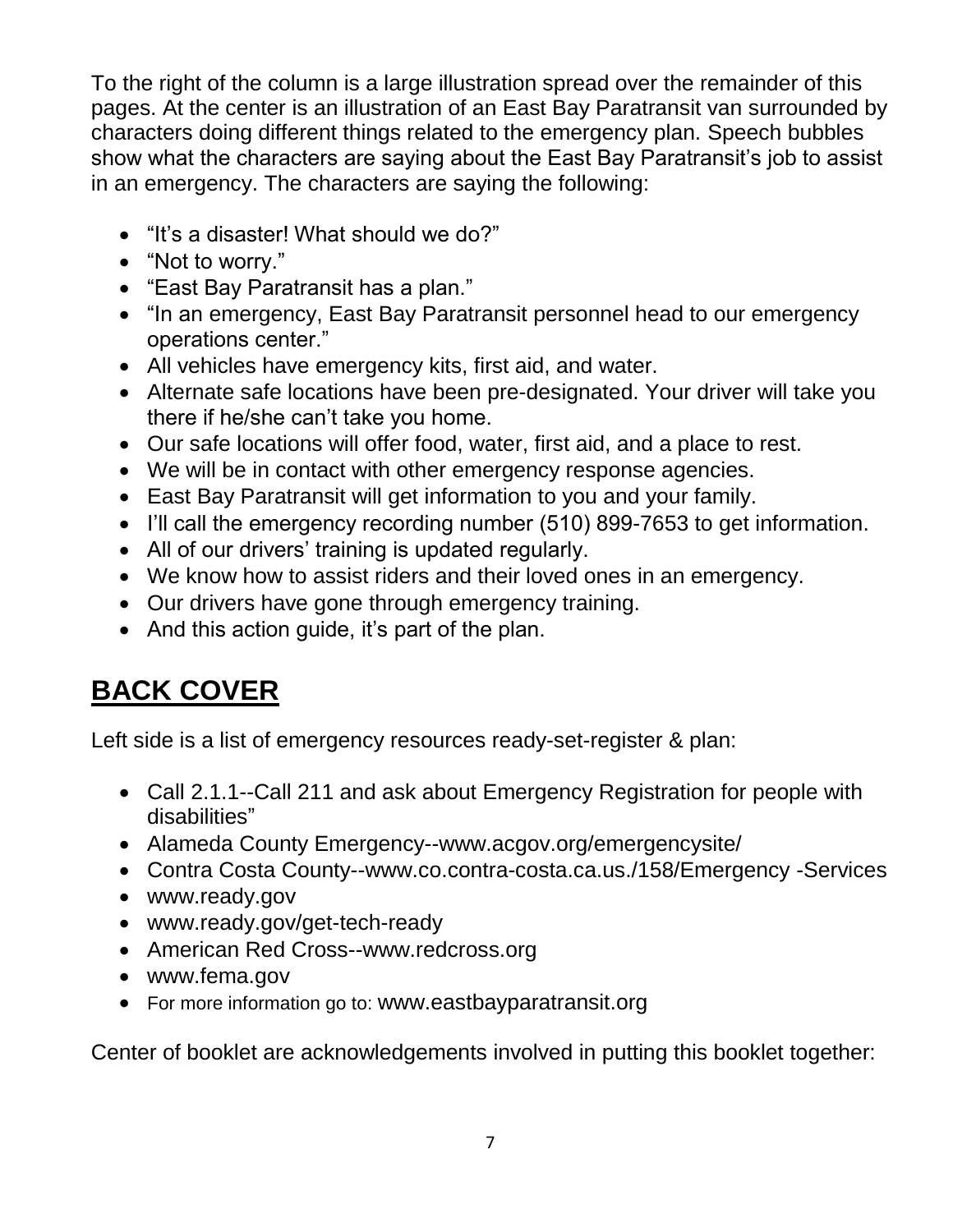#### **Project Team**

Illustration & Design: David Goldstone Project Manager: Laura Timothy, BART Manager of Access and Accessibility

#### **Contributions & Review:**

The East Bay Paratransit Service Review Advisory Committee (SRAC)

#### **THE SRAC Emergency Guide Subcommittee:**

Arnold Brillinger, Yvonne Dunbar, Micheal Pope, Harriet Saunders, Mary Seib, Letitia Tumaneng, Esther Waltz

### **Technical Advisory & Consulting Team subcommittee:**

AC Transit: Mallory Nestor-Brush, Kim Ridgeway

Paratransit Coordinator: Mary Rowlands

BART Customer Access and Accessibility Consultant: Elena Van Loo

#### **East Bay Paratransit Staff/Transdev Team:**

Rashida Kamara, Janice Carter, Crystal Neal, Rosa Noya, Myisha Grant

Right side of booklet:

At the top, there's a small image cartoon of the East Bay Paratransit bus with the title of the booklet above. Below the image, "Download this guide and other information about preparing for an emergency at: **[www.eastbayparatransit.org](http://www.eastbayparatransit.org/)**"

The information in this guide is available in accessible formats & other languages.

Please call (510) 287-5000 to request alternative format.